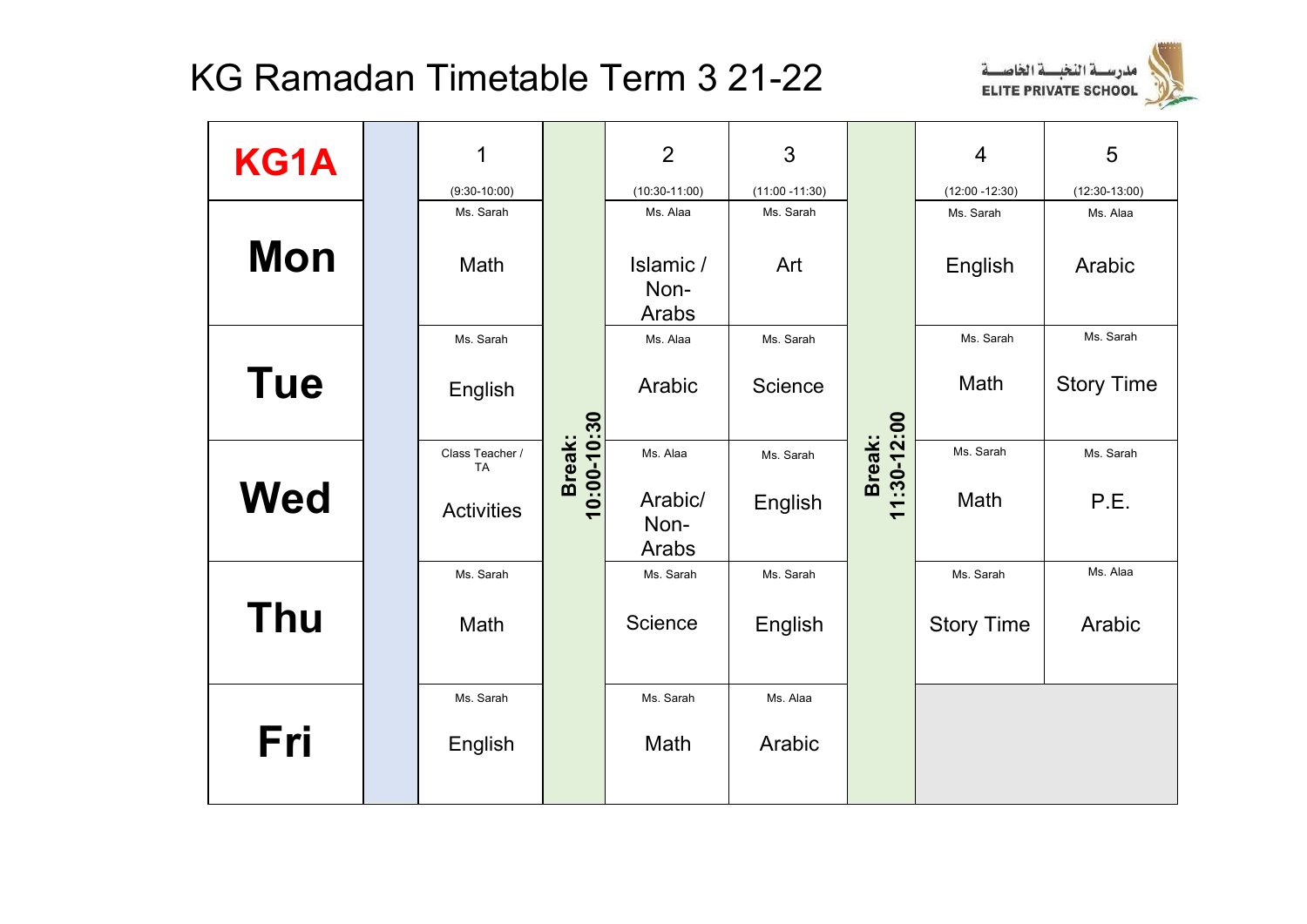

| KG1B       | 1              |                       | $\overline{2}$  | 3                  |             | $\overline{4}$    | 5                 |
|------------|----------------|-----------------------|-----------------|--------------------|-------------|-------------------|-------------------|
|            | $(9:30-10:00)$ |                       | $(10:30-11:00)$ | $(11:00 - 11:30)$  |             | $(12:00 - 12:30)$ | $(12:30-13:00)$   |
|            | Ms. Alaa       |                       | Ms. Yasmine     | Ms. Yasmine        |             | Ms. Yasmine       | Ms. Yasmine       |
| <b>Mon</b> | Arabic         |                       | Math            | Science            |             | English           | <b>Story Time</b> |
|            | Ms. Alaa       |                       | Ms. Yasmine     | Ms. Yasmine        |             | Ms. Yasmine       | Ms. Yasmine       |
| <b>Tue</b> | Arabic         |                       | Math            | English            |             | Science           | Art               |
|            | Ms. Yasmine    |                       | Ms. Yasmine     | Class Teacher / TA | Break:      | Ms. Alaa          | Ms. Yasmine       |
| <b>Wed</b> | English        | 10:00-10:30<br>Break: | P.E.            | <b>Activities</b>  | 11:30-12:00 | Arabic            | Math              |
|            | Ms. Alaa       |                       | Ms. Yasmine     | Ms. Alaa           |             | Ms. Yasmine       | Ms. Yasmine       |
| <b>Thu</b> | Arabic         |                       | English         | <b>Islamic</b>     |             | Math              | <b>Story Time</b> |
|            | Ms. Yasmine    |                       | Ms. Alaa        | Ms. Yasmine        |             |                   |                   |
| Fri        | English        |                       | Arabic          | Math               |             |                   |                   |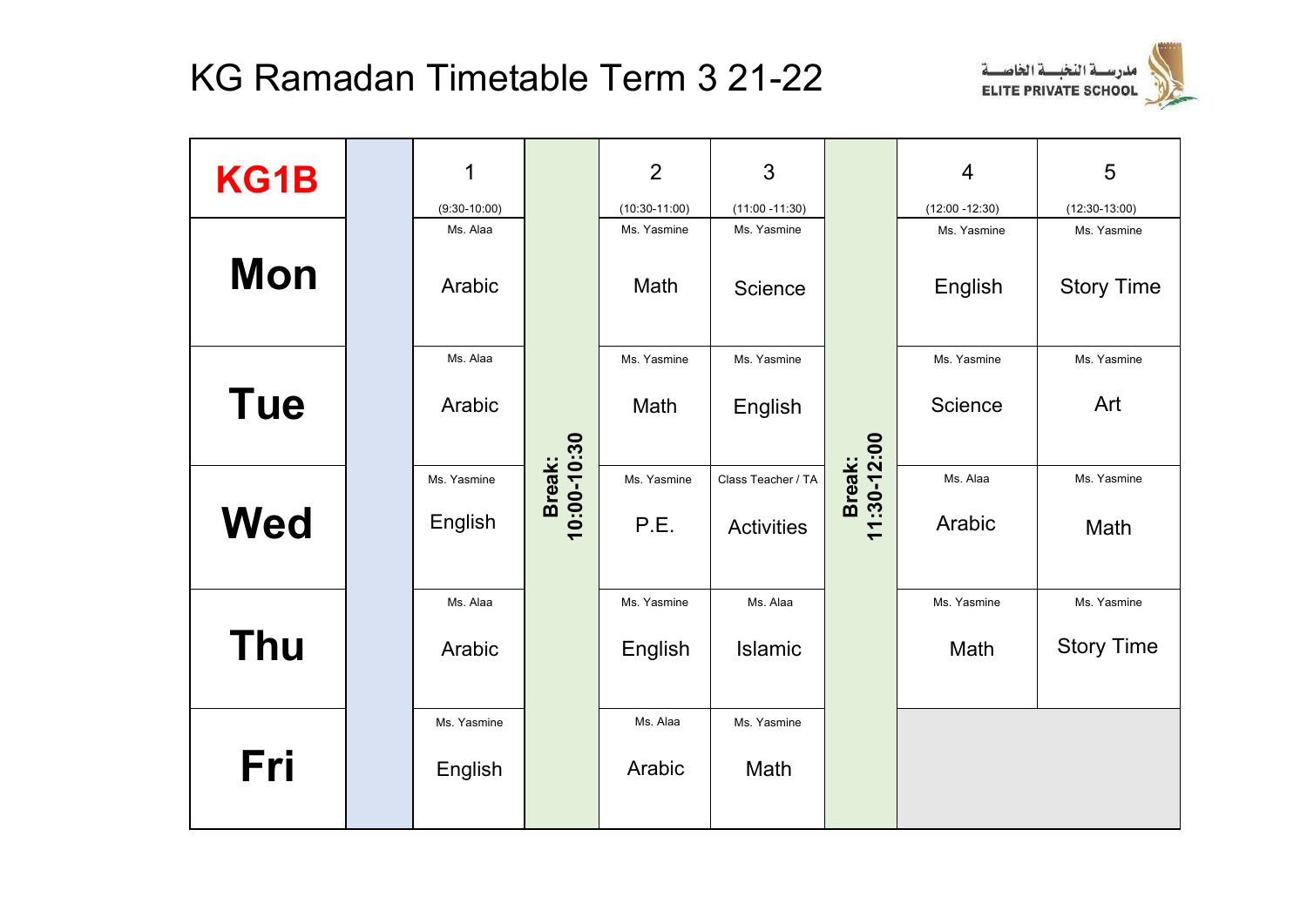

| KG1C       | 1<br>$(9:30-10:00)$          |             | $\overline{2}$<br>$(10:30-11:00)$ | 3<br>$(11:00 - 11:30)$ |                      | $\overline{4}$<br>$(12:00 - 12:30)$ | 5<br>$(12:30-13:00)$ |
|------------|------------------------------|-------------|-----------------------------------|------------------------|----------------------|-------------------------------------|----------------------|
|            | Ms. lana                     |             | Ms. lana                          | Ms. Alaa               |                      | Ms. Iana                            | Ms. lana             |
| <b>Mon</b> | English                      |             | Math                              | Arabic                 |                      | <b>Science</b>                      | <b>Story Time</b>    |
|            | Class Teacher /<br><b>TA</b> |             | Ms. lana                          | Ms. lana               |                      | Ms. Alaa                            | Ms.Alaa              |
| <b>Tue</b> | <b>Activities</b>            | 10:00-10:30 | Math                              | English                | Break:<br> :30-12:00 | Arabic                              | Islamic              |
|            | Ms. Iana                     | Break:      | Ms. lana                          | Ms. Alaa               |                      | Ms. lana                            | Ms. lana             |
| <b>Wed</b> | Math                         |             | Science                           | Arabic                 | $\overline{1}$       | English                             | Art                  |
|            | Ms. lana                     |             | Ms. Alaa                          | Ms. lana               |                      | Ms. Iana                            | Ms. lana             |
| <b>Thu</b> | English                      |             | Arabic                            | P.E.                   |                      | Math                                | <b>Story Time</b>    |
|            | Ms. Alaa                     |             | Ms. Iana                          | Ms. lana               |                      |                                     |                      |
| Fri        | Arabic                       |             | English                           | Math                   |                      |                                     |                      |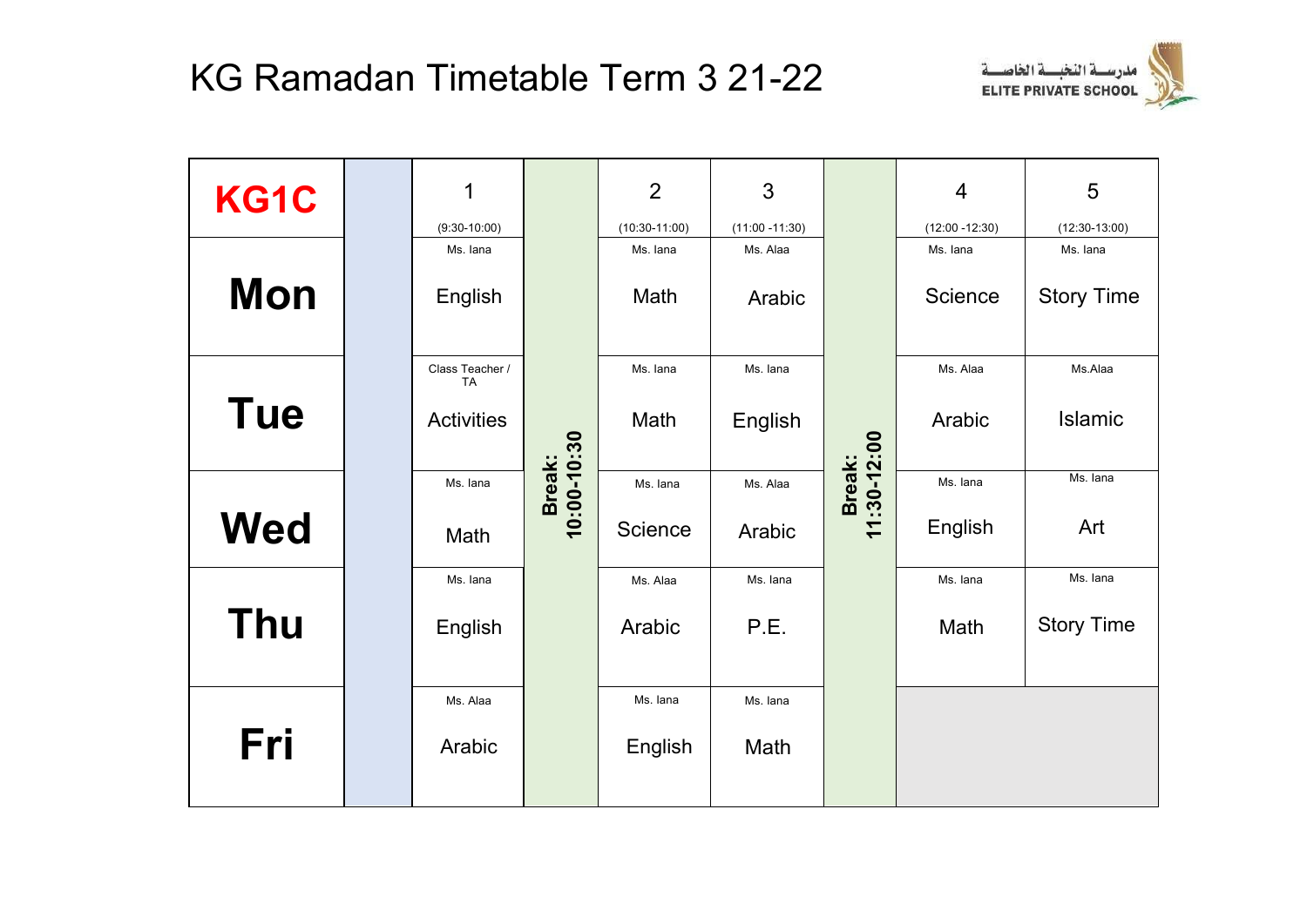

| <b>KG2A</b> | 1                             | $\overline{2}$               |               | 3                            |               | $\overline{4}$                 | 5                              |
|-------------|-------------------------------|------------------------------|---------------|------------------------------|---------------|--------------------------------|--------------------------------|
|             | $(9:30-10:00)$<br>Ms. Shireen | $(10:00-10:30)$<br>Ms. Hanaa |               | $(11:00-11:30)$<br>Ms. Hanaa |               | $(12:00-12:30)$<br>Ms. Shireen | $(12:30-13:00)$<br>Ms. Shireen |
| <b>Mon</b>  | Math                          | Islamic /<br>Non-<br>Arabs   |               | Arabic /<br>Non-<br>Arabs    |               | English                        | <b>Story Time</b>              |
|             | Ms. Jamela                    | Ms. Hanaa                    |               | Ms. Shireen                  |               | Ms. Shireen                    | Ms. Shireen                    |
| <b>Tue</b>  | Art                           | Arabic                       | <b>Break:</b> | English                      | <b>Break:</b> | Math                           | P.E.                           |
|             | Ms. Shireen                   | Ms. Shireen                  | 10:30         | Ms. Shireen                  | 11:30         | Ms. Shireen                    | Ms. Hanaa                      |
| <b>Wed</b>  | English                       | <b>Activities</b>            | 11:00         | Science                      | 12:00         | Math                           | Arabic                         |
|             | Ms. Shireen                   | Ms. Shireen                  |               | Ms. Shireen                  |               | Ms. Hanaa                      | Ms. Shireen                    |
| <b>Thu</b>  | English                       | Math                         |               | <b>Science</b>               |               | Arabic                         | <b>Story Time</b>              |
|             | Ms. Shireen                   | Ms. Shireen                  |               | Ms. Hanaa                    |               |                                |                                |
| Fri         | English                       | Math                         |               | Arabic                       |               |                                |                                |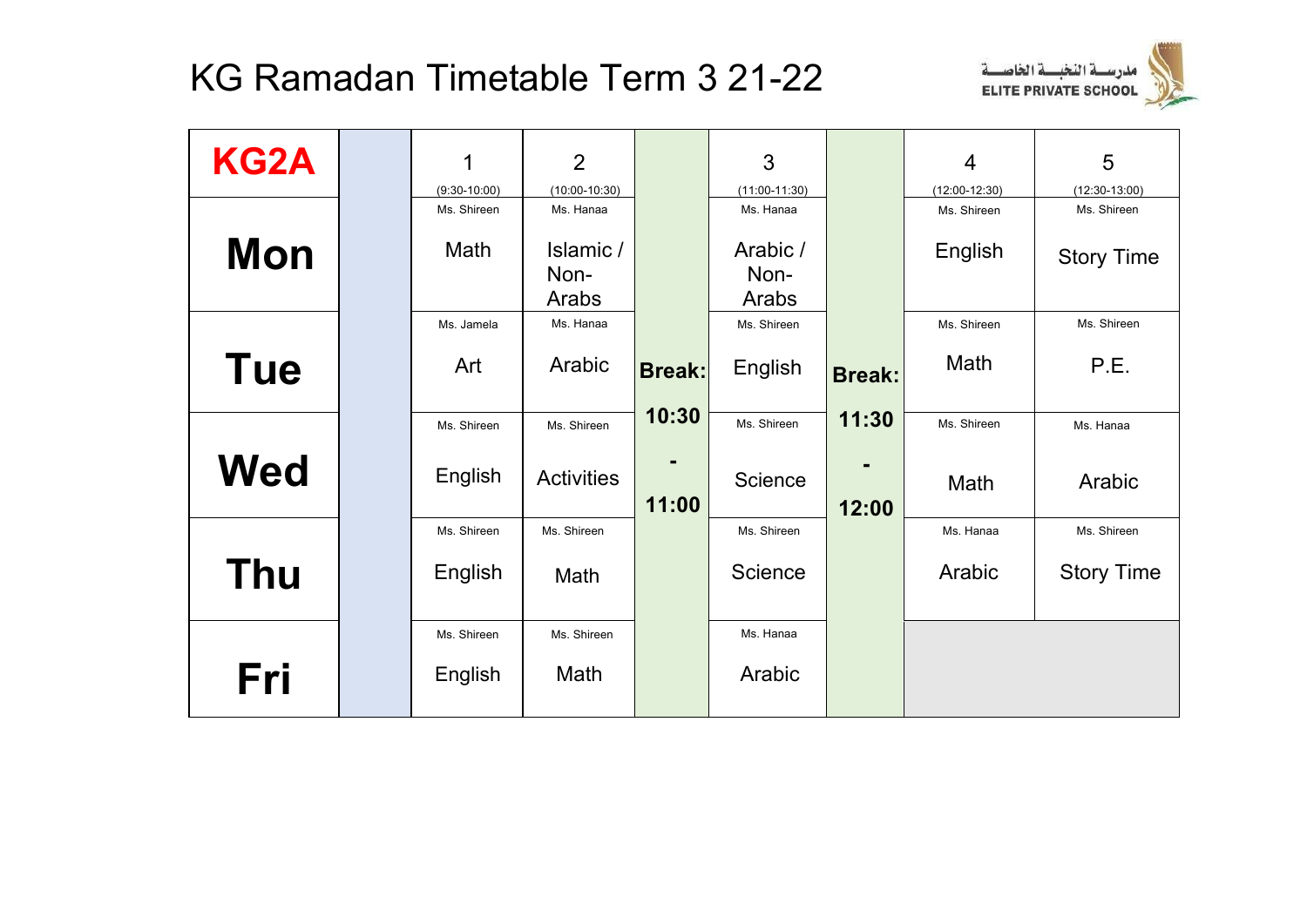

| <b>KG2B</b> | 1              | $\overline{2}$    |               | 3               |               | $\overline{4}$  | 5                 |
|-------------|----------------|-------------------|---------------|-----------------|---------------|-----------------|-------------------|
|             | $(9:30-10:00)$ | $(10:00-10:30)$   |               | $(11:00-11:30)$ |               | $(12:00-12:30)$ | $(12:30-13:00)$   |
|             | Ms. Nadira     | Ms. Nadira        |               | Ms. Nadira      |               | Ms. Nadira      | Ms. Hanaa         |
| <b>Mon</b>  | English        | Math              |               | Science         |               | English         | Arabic            |
|             | Ms. Hanaa      | Ms. Nadira        |               | Ms. Nadira      |               | Ms. Nadira      | Ms. Nadira        |
| <b>Tue</b>  | Arabic         | Math              | <b>Break:</b> | English         | <b>Break:</b> | P.E.            | <b>Story Time</b> |
|             | Ms. Hanaa      | Ms. Nadira        | 10:30         | Ms. Nadira      | 11:30         | Ms. Nadira      | Ms. Nadira        |
| <b>Wed</b>  | Arabic         | <b>Activities</b> | 11:00         | Math            | 12:00         | Science         | English           |
|             | Ms. Hanaa      | Ms. Nadira        |               | Ms. Hanaa       |               | Ms. Nadira      | Ms. Nadira        |
| <b>Thu</b>  | Arabic         | English           |               | Islamic         |               | Math            | <b>Story Time</b> |
|             | Ms. Jamela     | Ms. Hanaa         |               | Ms. Nadira      |               |                 |                   |
| Fri         | Art            | Arabic            |               | Math            |               |                 |                   |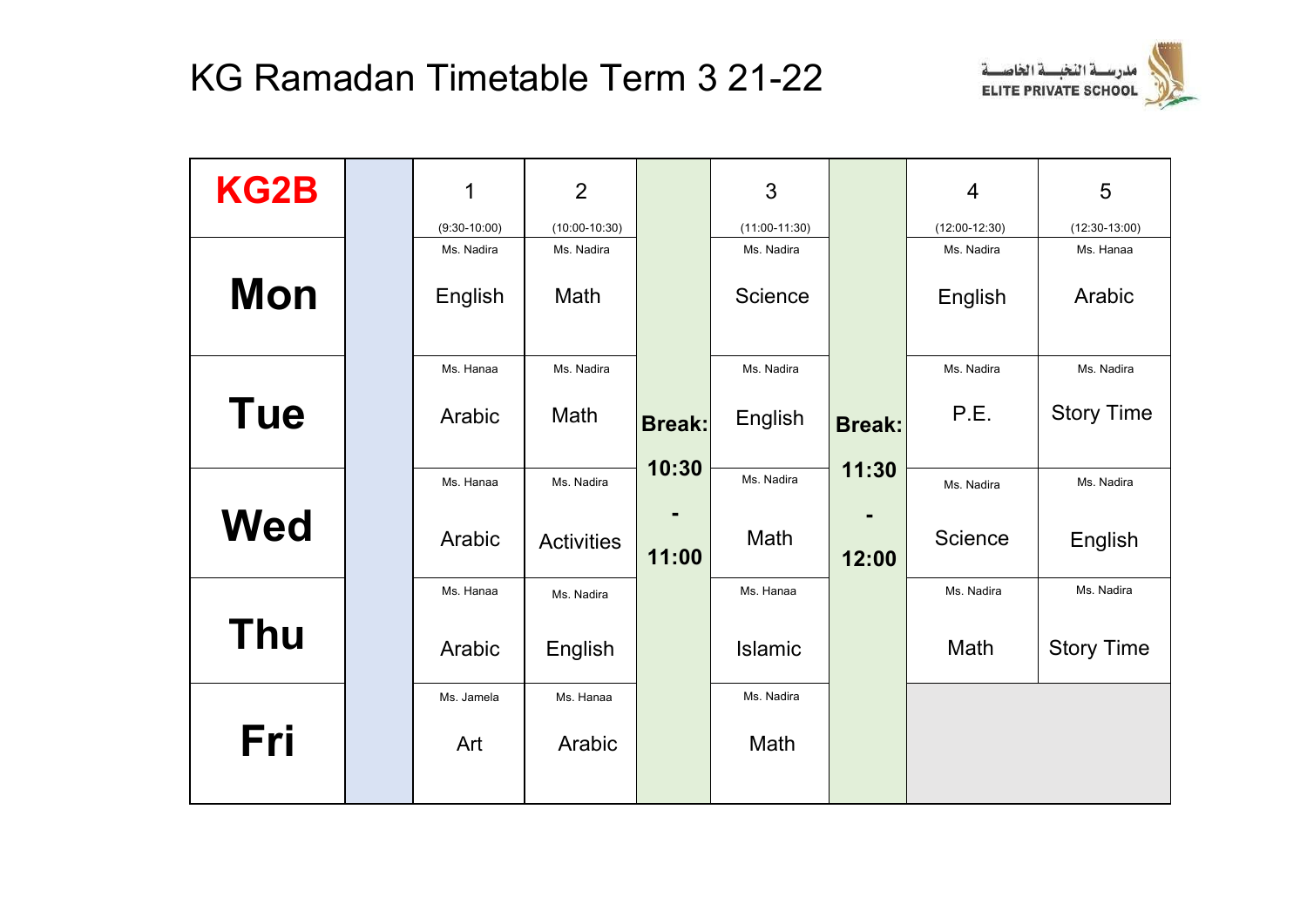

| KG2C       | 1              | $\overline{2}$  |               | 3                 |               | $\overline{4}$  | 5                 |
|------------|----------------|-----------------|---------------|-------------------|---------------|-----------------|-------------------|
|            | $(9:30-10:00)$ | $(10:00-10:30)$ |               | $(11:00-11:30)$   |               | $(12:00-12:30)$ | $(12:30-13:00)$   |
|            | Ms. Jamela     | Ms. Areej       |               | Ms. Areej         |               | Ms. Hanaa       | Ms. Areej         |
| <b>Mon</b> | Art            | Math            |               | English           |               | Arabic          | <b>Story Time</b> |
|            | Ms. Areej      | Ms. Areej       |               | Ms. Hanaa         |               | Ms. Hanaa       | Ms. Areej         |
| <b>Tue</b> | Math           | English         | <b>Break:</b> | Arabic            | <b>Break:</b> | <b>Islamic</b>  | Science           |
|            | Ms. Areej      | Ms. Areej       | 10:30         | Ms. Hanaa         | 11:30         | Ms. Areej       | Ms. Areej         |
| <b>Wed</b> | Math           | English         | 11:00         | Arabic            | 12:00         | P.E.            | <b>Story Time</b> |
|            | Ms. Areej      | Ms. Areej       |               | Ms. Areej         |               | Ms. Areej       | Ms. Hanaa         |
| <b>Thu</b> | Math           | Science         |               | <b>Activities</b> |               | English         | Islamic           |
|            | Ms. Hanaa      | Ms. Areej       |               | Ms. Areej         |               |                 |                   |
| Fri        | Arabic         | Math            |               | English           |               |                 |                   |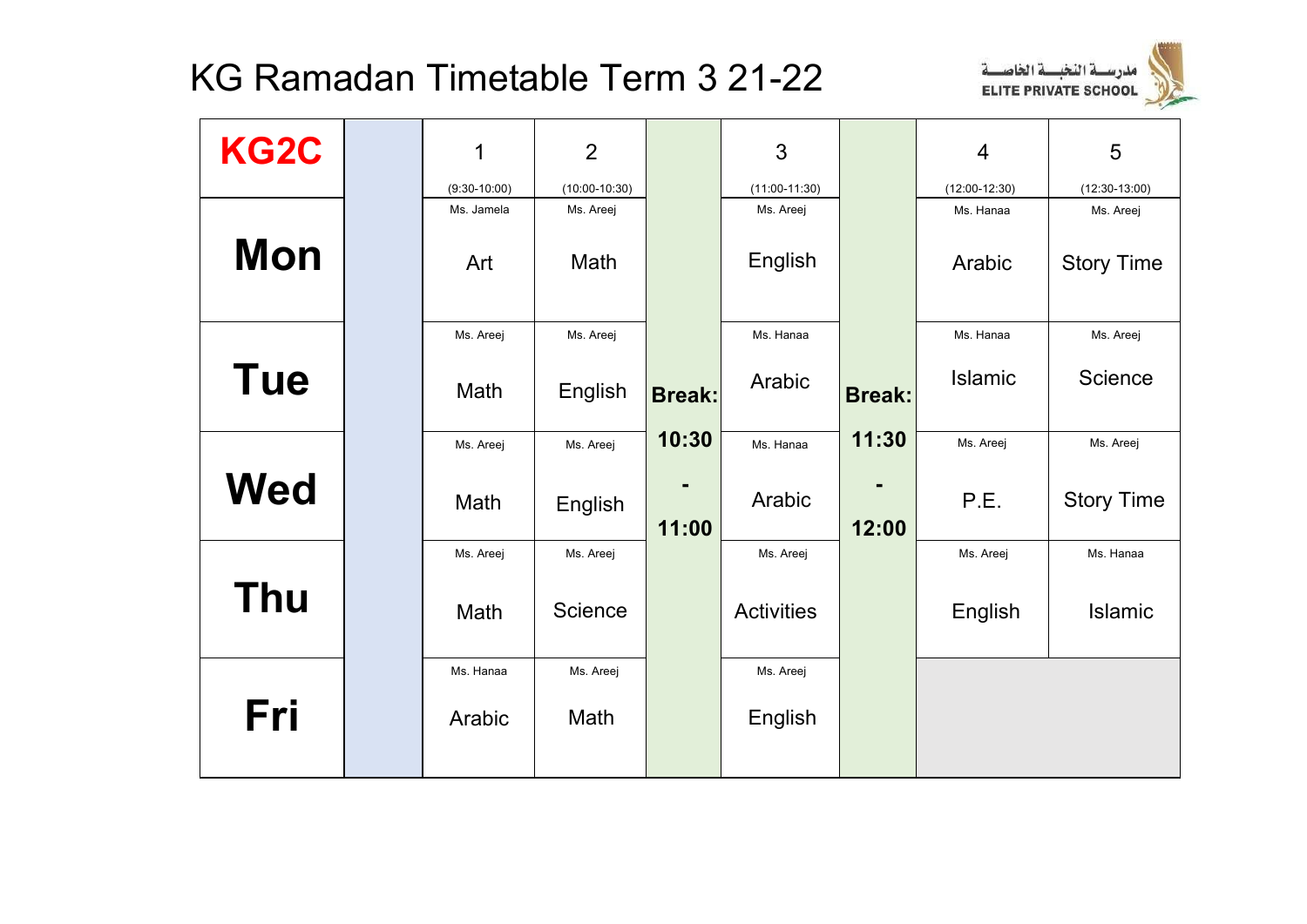

| <b>KG2D</b> | 1                   | $\overline{2}$                   |                        | 3                      |                           | $\overline{4}$      | 5                                |
|-------------|---------------------|----------------------------------|------------------------|------------------------|---------------------------|---------------------|----------------------------------|
|             | $(9:30-10:00)$      | $(10:00-10:30)$                  |                        | $(11:00-11:30)$        |                           | $(12:00-12:30)$     | $(12:30-13:00)$                  |
| <b>Mon</b>  | Ms. Hanaa<br>Arabic | Ms. Nisreen<br><b>Activities</b> |                        | Ms. Nisreen<br>English |                           | Ms. Nisreen<br>Math | Ms. Nisreen<br><b>Story Time</b> |
|             | Ms. Nisreen         | Ms. Nisreen                      |                        | Ms. Nisreen            |                           | Ms. Nisreen         | Ms. Hanaa                        |
| <b>Tue</b>  | English             | Math                             | <b>Break:</b><br>10:30 | Science                | <b>Break:</b><br>11:30    | <b>Story Time</b>   | Arabic                           |
|             | Ms. Nisreen         | Ms. Hanaa                        |                        | Ms. Nisreen            |                           | Ms. Hanaa           | Ms. Nisreen                      |
| <b>Wed</b>  | English             | Islamic                          | 11:00                  | P.E.                   | 12:00                     | Arabic              | Math                             |
|             | Ms. Nisreen         | Ms. Hanaa                        |                        | Ms. Nisreen            |                           | Ms. Nisreen         | Ms. Nisreen                      |
| <b>Thu</b>  | Math                | Arabic                           |                        | English                |                           | Science             | <b>Story Time</b>                |
|             | Ms. Nisreen         | Ms. Jamela                       |                        | Ms. Nisreen            | Ms Hanaa                  |                     |                                  |
| Fri         | Math                | Art                              |                        | English                | Arabic<br>$(11:30-12:00)$ |                     |                                  |